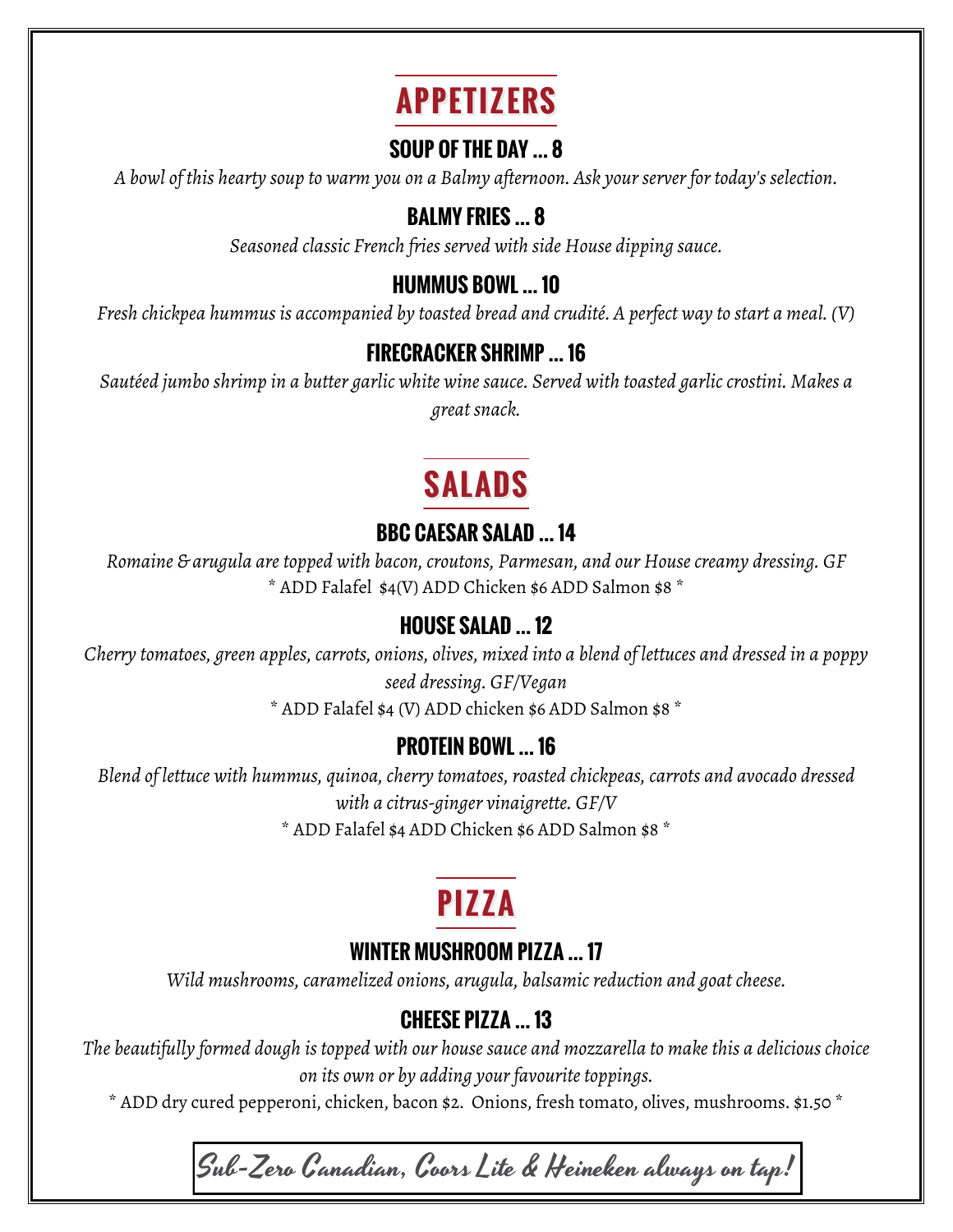# **SHAREABLES**

## **BALMY FRIES … 8**

*Seasoned classic French fries served with side House dipping sauce.*

# **QUESADILLA … 15**

*Grilled seasonal vegetables, mix of cheeses, guacamole, sour cream, and salsa.* \* ADD chicken \$6 \*

# **BAKED WINGS … 16**

*Our wings are baked to perfection and served with your choice of sauce or order them dry. GF Served with crudité, and dill ranch dipping sauce.*

\* Choice of Buffalo sauce, sweet chilli, BBQ, and honey-garlic. ADD side fries \$4 \*

# **LOADED NACHOS … 17**

*Corn tortilla chips, salsa, jalapeno, guacamole, and Chef's Cheese Blend, finished with green onions. Served with house made pico de gallo, sour cream and beef chili. Vegetarian chili available GF*

# **SANDWICHES**

# **CHICKEN SANDWICH … 16**

*A fresh multigrain rye bun topped with roasted chicken, guacamole, bacon, and fresh tomato. Served with your choice of side salad or soup.* \* SUB Caesar Salad \$2 SUB side fries \$2 GF available \*

## **BURGER … 16**

*Our original 7oz brisket burger, iceberg lettuce, tomato with our Scallion mayo. served with salad or FRIES.*

\* ADD Bacon \$2 ADD Cheese \$1 \*

# **BEYOND BURGER … 16**

*One of the best plant based burgers available served with avocado, lettuce, tomato, & mustard. Your choice of fries or House salad completes the meal.*

Ask about your server about our drink specials